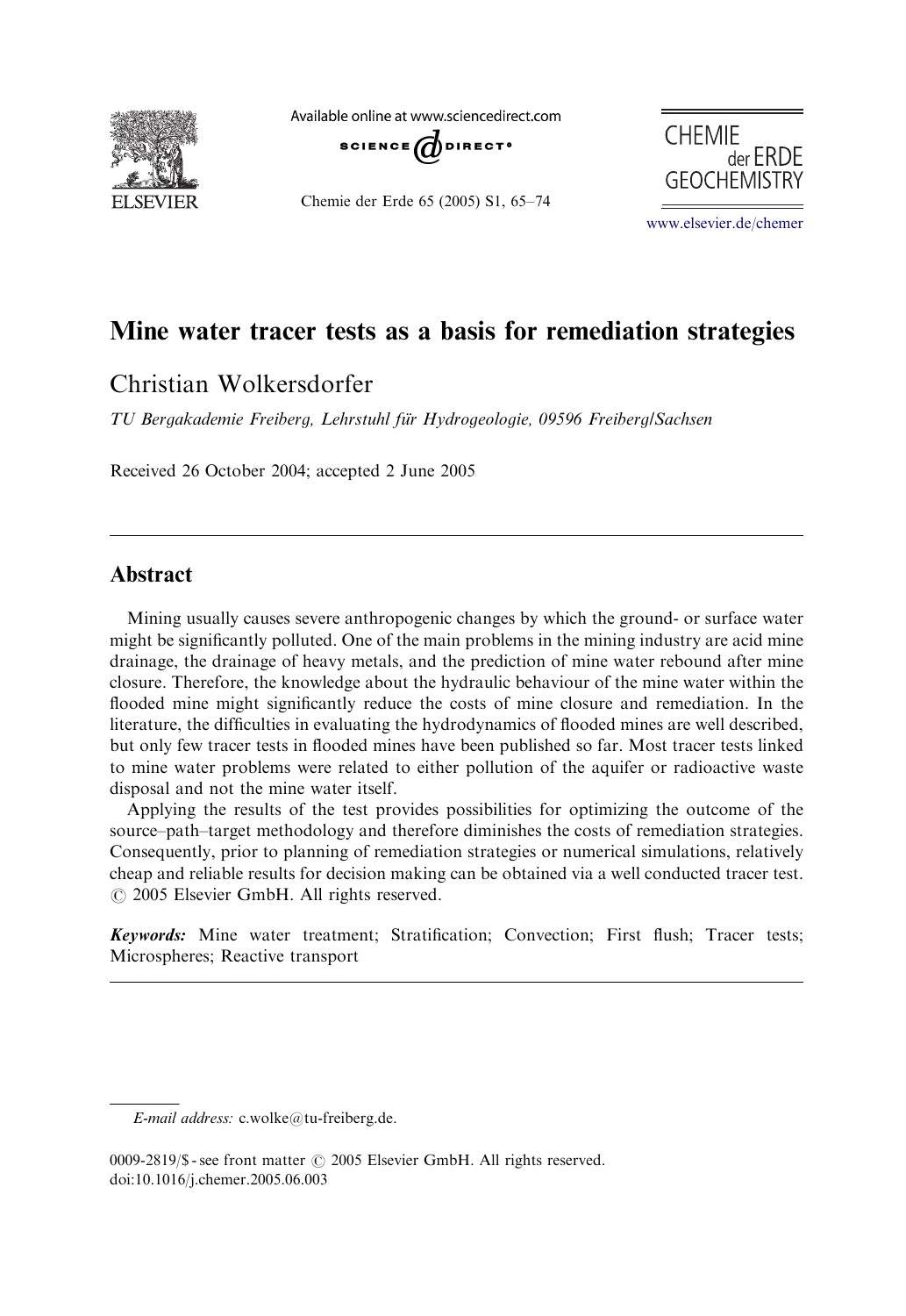66 C. Wolkersdorfer / Chemie der Erde 65 (2005) S1, 65–74

#### 1. Introduction

Mine water emanates from [working](#page-9-0) [and](#page-9-0) [aban](#page-9-0)d[oned](#page-8-0) [surface](#page-8-0) [and](#page-8-0) [u](#page-8-0)[nderground](#page-9-0) [mines.](#page-9-0) [Usua](#page-9-0)l[ly,](#page-9-0) [it](#page-9-0) [is](#page-9-0) [ground](#page-9-0) [water](#page-9-0) [per](#page-9-0)c[olating](#page-8-0) [thro](#page-8-0)u[gh](#page-9-0) [the](#page-9-0) [host](#page-9-0) [rocks](#page-9-0) [or](#page-9-0) [sed](#page-9-0)iments, collected by the shafts, galleries, or open pits (Younger et al., 2002). In the case of open pits or mine waste piles, surface or precipitation water also comes int[o](#page-8-0) [contact](#page-8-0) [with](#page-8-0) [the](#page-8-0) [mine](#page-9-0) [workings,](#page-9-0) [worked](#page-9-0) [host](#page-9-0) [rocks,](#page-9-0) [or](#page-9-0) [sediments.](#page-9-0) Once the ground or surface water is extracted by a mine operator or has been in contact with mine workings, the water is called ''mine [water''.](#page-9-0) [According](#page-9-0) [to](#page-9-0) the ERMITE definition, ''mine water is water in mined ground including waste rock/tailing depositories and/ or draining into an adjoining body of water including streams, lakes, aquifers, [wetlands,](#page-8-0) [and](#page-8-0) [oceans''](#page-8-0) [\(ER](#page-8-0)MITE consortium, D4: European Policies and Mine Waters).

Although mine water is not necessarily contaminated, in many cases it contains elevated metal or acidity values which cause a severe threat to the receiving water courses and river catchments (Younger, 1997a, b; Furrer et al., 2002; Sivakumar et al., 1994; Tiwary and Dhar, 1994; Gray, 1998; Nordstrom et al., 2000)[.](#page-8-0) [Non](#page-8-0)[contaminat](#page-8-0)ed mine water is used for several purposes, e.g. as cooling water for power plants, drinking water, mineral water, or for agricultural purposes (Banks et al., 1997; Stengel-Rutkowski, 2002; Stengel-Rutkowski, 1993).

However, there are heavily polluted mine waters which have to be treated by either active or p[assive](#page-9-0) [treatment](#page-9-0) [m](#page-9-0)ethods (Younger et al., 2002). Both methods have their advantages and disadvantages and therefore, the combination of such treatment options can often be an advantage for the responsible company or authority (Jakubick and Levins, 1997).

As active treatment is cost and labour intensive, mine operators usually aim to decrease the time during which the active treatment must be used. On the other hand, highly polluted mine waters or mine waters with a large pollution load cannot be properly treated by passive treatment methods, because the area of land that would be needed for treatment is either unavailable or woul[d](#page-9-0) [be](#page-9-0) [too](#page-9-0) [exp](#page-9-0)ensive (Brown et al., 2002).

Therefore, the knowledge of when to [switch](#page-9-0) [from](#page-9-0) [active](#page-9-0) [t](#page-9-0)o passive treatment is essential for mine operators or authorities involved. To estimate the time scales during which mine water is highly polluted, an empirical formula is available (Younger, 1997a, b). As this formula also depends on the volume of the flooded mine workings and their hydraulic properties, knowing these parameters is essential for planning remediation strategies or calculating the reactive transport within the mine.

This paper will focus on tracer tests in flooded underground mines to evaluate their hydraulic characteristics. For this purpose, the results of several tracer experiments will be compared in the context of potential remediation strategies and the source–path–target methodology, which means that remediation action should be preferably taken at the source not the path or target (Loxam, 1988). An extensive overview of tracer tests in flooded mines and a detailed case study has been given elsewhere and shall not be repeated here (Wolkersdorfer, 2002).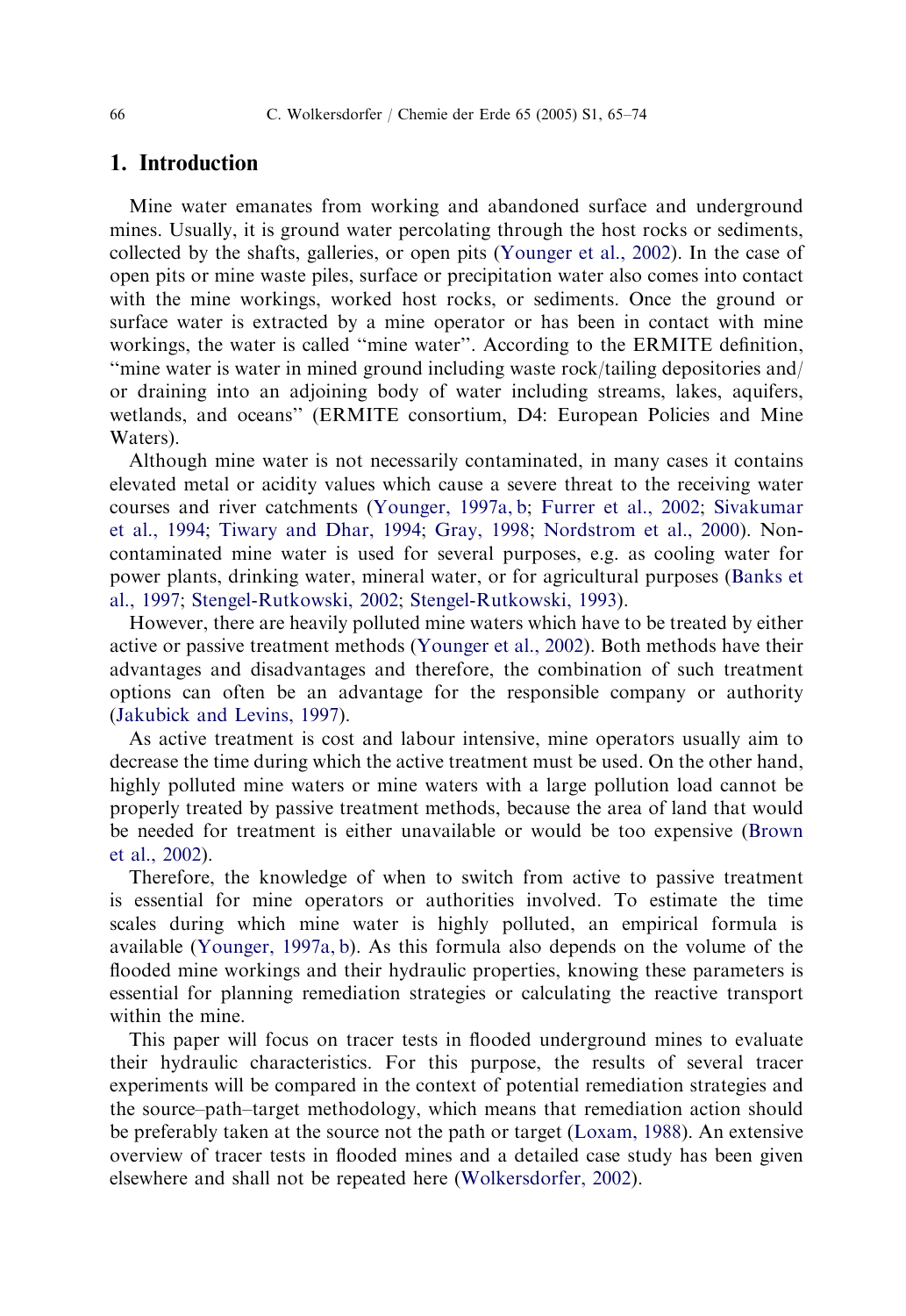C. Wolkersdorfer / Chemie der Erde 65 (2005) S1, 65–74 67

## 2. Longevity of mine water pollution

It has long been known that mine water pollution, especially with acid mine drainage, could last for decades, even centuries (Leblanc et al., 2000). One characteristic feature of nearly all mine waters discharging from flooded underground mines is the ''first flush'' (Wood et al., 1999). Generally, after a mine has been flooded, the mine water contamination increases rapidly to a maximum from which the contamination gradually decreases to a more or less constant value. The time span from the peak concentration to the constant value is called "first flush"  $t_f$ . It mainly depends on the acidity removal by buffering or dissolution  $\arrows$ <sub>cem</sub>, by the rate at which acid-containing minerals weather  $r_w$ , the volume of the inter-connected workings  $V$ , the hydraulic connection, and conductivities of the mine workings  $K$ , and the ground water recharge  $R_{\text{GW}}$ . This can be expressed by the following formula, whereas  $t_r$  is the duration of the mine water rebound (Younger et al., 2002):

$$
t_{\rm f} = f(\text{aci}_{\rm rem}, r_{\rm w}, V, K, R_{\rm GW}) \approx (3.95 + 1.2)t_{\rm r}.
$$
 (1)

From empirical studies it is known that the duration of the first flush  $t_f$  can be approximated by multiplying the mine water rebound time  $t_r$  by a factor of 4 as exemplified by the iron decrease of the Straßberg/Harz fluorspar mine of which the rebound time was 3 years (Fig. 1).

Obviously, if the duration of the first flush could be reduced by any interaction with the to be flooded underground mine, the duration of active treatment could be



Fig. 1. Pre- and post-flooding iron concentrations in the Fluor-shaft of the Straßberg/Harz fluorspar mine between 1987 and 2005. Unfiltered Fe<sub>tot</sub>. Courtesy GVV – Gesellschaft zur Verwahrung und Verwertung von stillgelegten Bergwerksbetrieben mbH.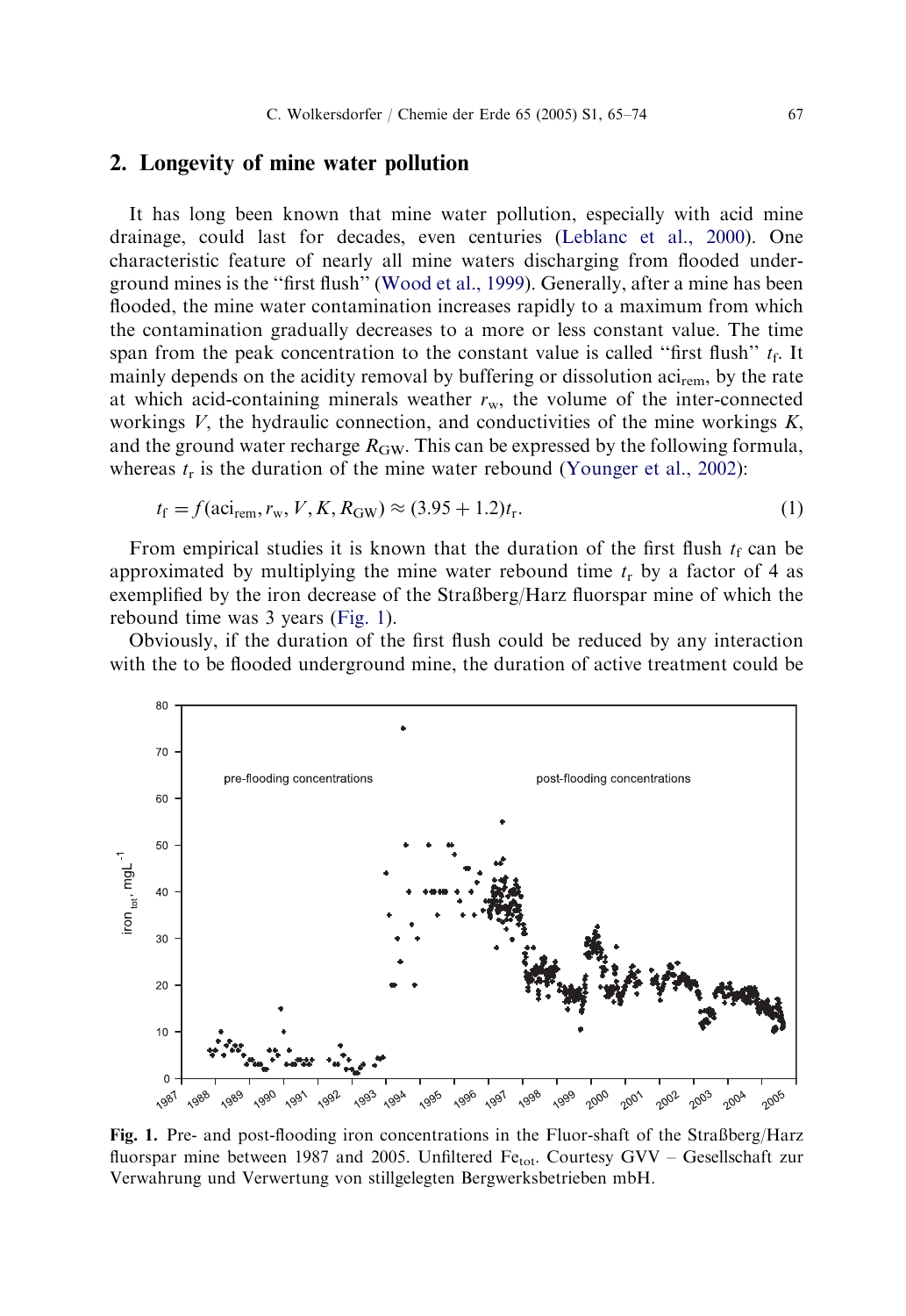68 C. Wolkersdorfer / Chemie der Erde 65 (2005) S1, 65–74

reduced as well. Furthermore, if the peak pollutant concentration could be reduced, the application of passive treatment methods could start earlier than without interaction.

From the five factors controlling the duration of the first flush (Eq. (1)), only three can be influenced: the acidity removal or reduction rate, the ground or mine water recharge, and the hydraulic conductivity. Acidity removal, e.g. by adding alkaline substances into the flooded mine, would result in a lower [peak](#page-9-0) [and](#page-9-0) [a](#page-9-0) [shorter](#page-9-0) [duration](#page-9-0) [of](#page-9-0) [th](#page-9-0)e first flush. An increase or decrease of the mine water recharge which could be rea[ched](#page-4-0) [b](#page-4-0)y [covering](#page-9-0) [the](#page-9-0) [mine's](#page-9-0) catchment area or through an active flooding by pumping water into the mine would only influence the duration of the first flush. These [two](#page-8-0) [possibilities](#page-8-0) [will](#page-8-0) [not](#page-8-0) [b](#page-8-0)e further discussed here as both measures would result in enormous investigations which cannot be covered by the mine operator. Instead, this paper will focus on how to evaluate the hydraulic behaviour of flooded underground mines and how the duration of the first flush can be influenced by other means.

#### 3. Convection and stratification

During our investigations of flooded underground mines (Wolkersdorfer and Hasche, 2004) both homogeneo[us](#page-8-0) [mixing](#page-8-0) [of](#page-8-0) [mine](#page-8-0) [wa](#page-8-0)ter as well as stratification could be observed (Fig. 2, Wolkersdorfer, 2002). These features were not new and are known since [the](#page-9-0) [1960s,](#page-9-0) [yet](#page-9-0) [have](#page-9-0) [n](#page-9-0)ever been studied in more detail. Yet, from the investigations of Bau and Torrance (1983) it could be deduced that flooded mines are open thermosyphons and forced or free convection are likely to occur, with the result that large parts of the mine will be homogenously mixed. Based on about 115 physicochemical measurements in the flooded Niederschlema/Alberoda uranium mine during a time span of 3 years, an extensive tracer test and a numerical Computational [Fluid](#page-8-0) [Dynamics](#page-8-0) [\(CFD\)](#page-8-0) [sim](#page-8-0)ulation were conducted to investigate the causes for these features in more detail (Fig. 3).

One of the q[uestion](#page-5-0)s that arose was whether convective mixing or stratification might be used as a potential remediation [method.](#page-8-0) [Although](#page-8-0) a case is known where controlled pumping of the overlaying clear water zone is used to prevent the discharge of highly polluted mine water (Coulton et al., 2004) stratification usually cannot be used as a remediation method. The reasons for this were shown by an earlier work of the author (Wolkersdorfer, 1996). In an unpublished prestudy, more than 10 numerical simulations, all within the boundary conditions that were measured by physical or chemical methods in the Niederschlema/Alberoda mine were conducted. The results clearly showed that the overall flow in a mine with two shafts and three levels can rapidly change if the boundary conditions are only slightly changed. This behaviour is due to the fact that such systems behave chaotically and their prediction is usually difficult (Barry and Chorley, 2003). Nonetheless, the numerical simulations explained several of the variations that were observed within the measurement period of several years (Fig. 3). Meanwhile, such an observation-based CFD model has also been conducted by another research team (Kories et al., 2004).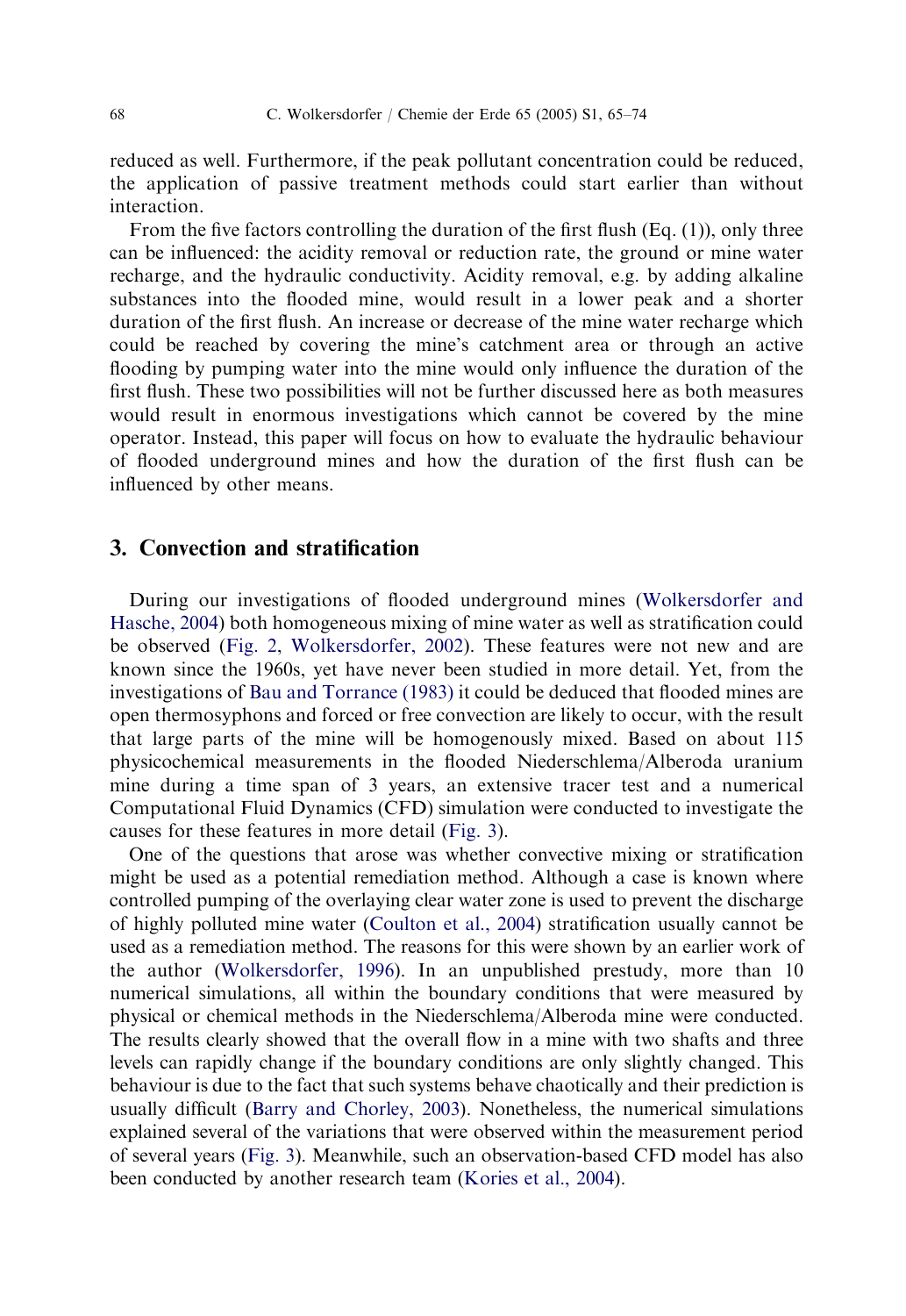

<span id="page-4-0"></span>

Fig. 2. Temperature and conductivity profiles within the 500 m deep Freiberg Reiche Zeche shaft. Stratified parts between different levels can be recognized. Measurements had to be stopped at a depth of 300 m due to the on-site situation in the mine.

Howev[er,](#page-9-0) [the](#page-9-0) [findings](#page-9-0) [of](#page-9-0) [the](#page-9-0) [physic](#page-9-0)ochemical measurements and the re[sults](#page-9-0) [of](#page-9-0) [the](#page-9-0) [numerical](#page-9-0) [simul](#page-9-0)ations in the Niederschlema/Alberoda mine [had](#page-9-0) [to](#page-9-0) [be](#page-9-0) [verified](#page-9-0) [an](#page-9-0)d explained by tracer tests in other flooded underground mines. At the time the first tracer test was planned no means were available [to](#page-6-0) [condu](#page-6-0)ct a mine water tracer test aiming to explore the hydraulic properties of such a huge water body and depths of up to more than 1000 m.

## 4. Results of tracer tests

Tracer tests in underground mines are often related to potential radioactive waste disposal sites (e.g. Lee, 1984). Others were conducted to investigate mine water inrushes (Skowronek and Zmij, 1977), to optimize the mining strategy (Miller and Schmuck, 1995), or to investigate remediation strategies (Wolkersdorfer, 1996). Forty tracer tests in abandoned and flooded underground mines have been published so far or were conducted by our research team (Table 1). Interestingly enough, the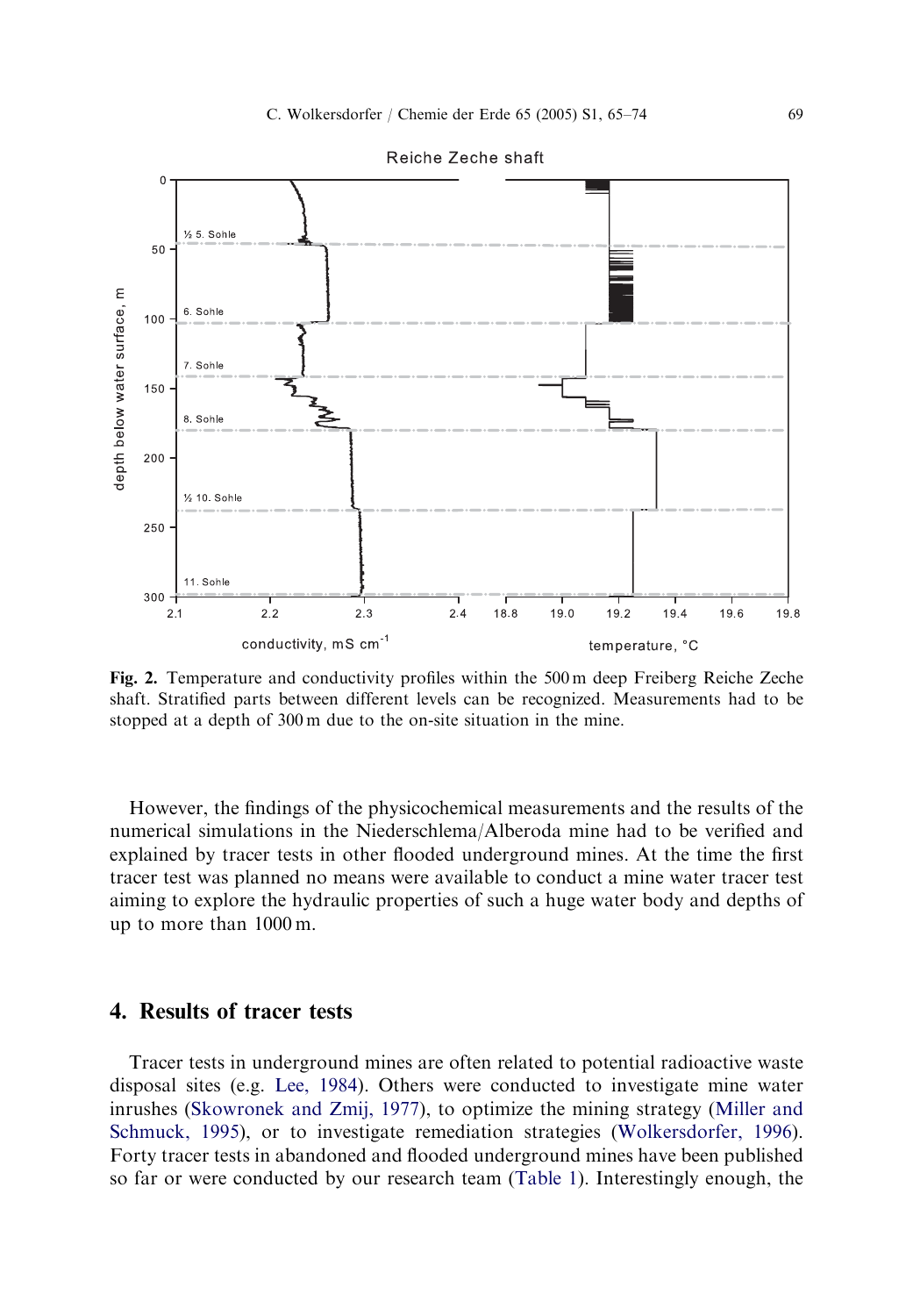<span id="page-5-0"></span>

Fig. 3. Results of a CDF simulation of a flooded mine with two shafts and three adits. Different convection cells can clearly be identified.

mean velocities evaluated by these tracer tests vary within a small range from 0.3 to  $1.7 \text{ m min}^{-1}$  (95% confidence interval of 40 tracer tests) and the absolute values between 0.01 and  $1.8 \text{ m min}^{-1}$  (10% and 90% percentile of 40 tracer tests). The maximal and minimal effective velocities evaluated so far were  $1 \times 10^{-4}$  and  $1 \times 10^{1}$  m min<sup>-1</sup>. Furthermore, the effective velocities show small dependencies on the distance between the injection and sampling point whereas the maximum velocity increases with the distance. Although the reasons for this behaviour are not fully understood yet, the results of the Niederschlema/Alberoda and Straßberg/Harz tracer tests indicated that independent of the driving forces (free convective flow or forced flow), the velocities in mines with more than two shafts well interconnected by at least three levels result in a quick mixing in the flooded water body. On the other hand, mine parts with a lesser interconnection tend to form stratification with a slower release of pollutants.

To verify these results two tracer tests in ''simple'' mines were conducted: the Brixlegg/Tyrol and the Felsendome Rabenstein/Saxony underground mines. In the Brixlegg mine a slight stratification could be observed in December 2000, May 2001, August 2001, and February 2002. From this is was concluded that the mine water above the mixing layer at a depth of 40–45 m would be part of the overall upward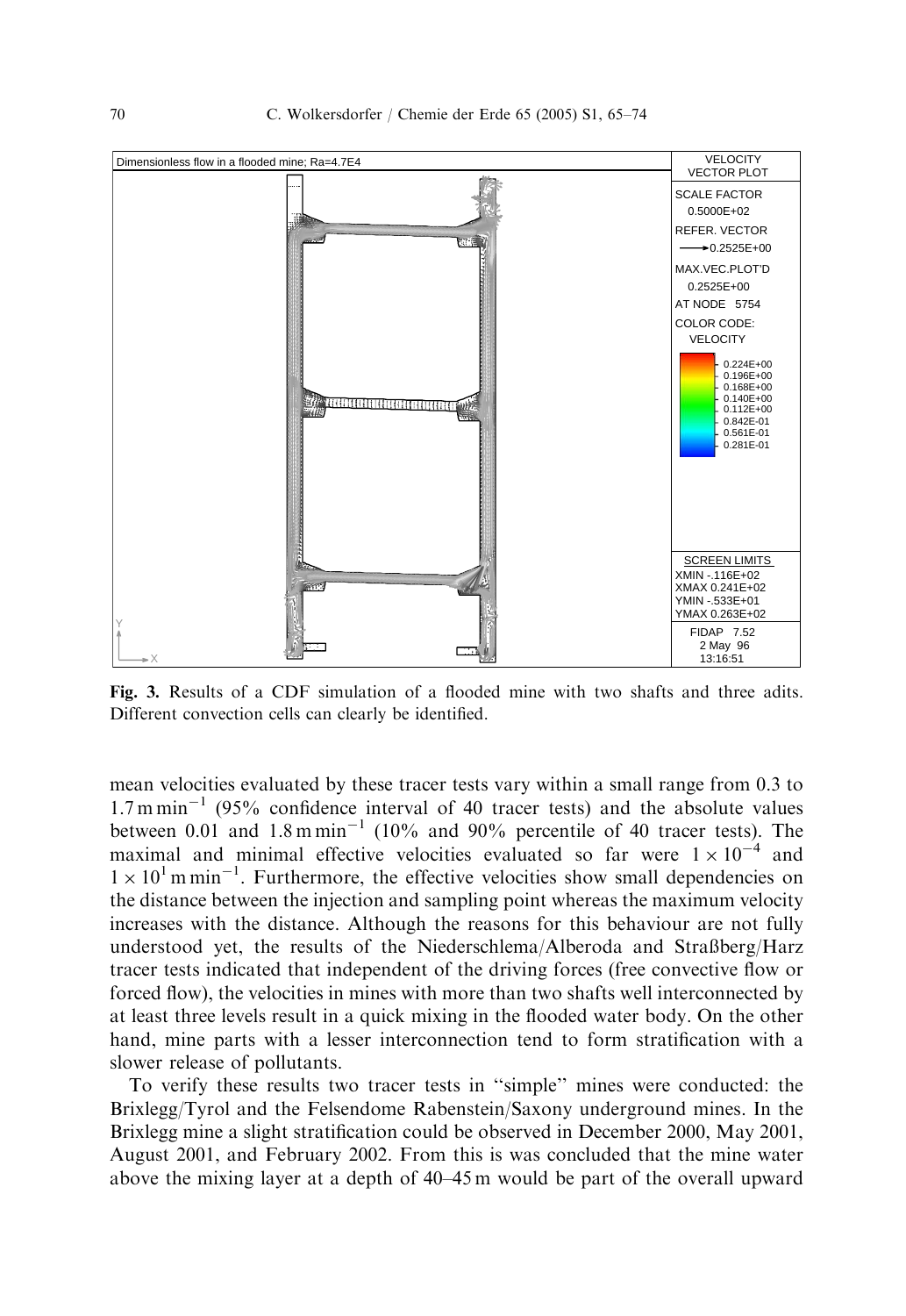C. Wolkersdorfer / Chemie der Erde 65 (2005) S1, 65–74 71

<span id="page-6-0"></span>Table 1. Distances and mean velocities of worldwide trace[r tests in underground mine](#page-9-0)s

| Distance (km) | $v_{\text{eff}}$ (m min <sup>-1</sup> ) | $v_{\rm eff}$ (m d <sup>-1</sup> ) | Reference                       |
|---------------|-----------------------------------------|------------------------------------|---------------------------------|
| 0.015         | 0.0001                                  | 0.1                                | Wolkersdorfer (unpublished)     |
| 0.17          | 0.0003                                  | 0.4                                | Wolkersdorfer (unpublished)     |
| 0.2           | $0.001^{\rm a}$                         | 1.4                                | Aljoe and Hawkins (1993)        |
| 0.044         | 0.004                                   | 5.8                                | Aljoe and Hawkins (1993)        |
| 0.093         | 0.004                                   | 5.8                                | Wolkersdorfer (unpublished)     |
| 0.093         | 0.006                                   | 8.6                                | Wolkersdorfer and Hasche (2004) |
| 0.13          | 0.01                                    | 14.4                               | Aljoe and Hawkins (1994)        |
| 0.077         | 0.01                                    | 14.4                               | Canty and Everett (1998)        |
| 0.78          | 0.01                                    | 14.4                               | Wolkersdorfer (1996)            |
| 0.238         | 0.014                                   | 20.2                               | Wolkersdorfer (unpublished)     |
| 0.048         | 0.02                                    | 28.8                               | Wolkersdorfer et al. (2002)     |
| 0.01          | 0.03                                    | 43.2                               | Wolkersdorfer et al. (2002)     |
| 1.182         | 0.07                                    | 101                                | Wolkersdorfer (unpublished)     |
| 0.35          | 0.1                                     | 144                                | Mather et al. (1969)            |
| 1.181         | 0.1                                     | 144                                | Wolkersdorfer (unpublished)     |
| 3.539         | 0.1                                     | 144                                | Wolkersdorfer (unpublished)     |
| 0.077         | 0.12                                    | 173                                | Canty and Everett (1998)        |
| 0.077         | 0.14                                    | 202                                | Canty and Everett (1998)        |
| 0.283         | 0.15                                    | 216                                | Wolkersdorfer and Hasche (2004) |
| 1.773         | 0.15                                    | 216                                | Wolkersdorfer and Hasche (2004) |
| 0.171         | 0.17                                    | 245                                | Canty and Everett (1998)        |
| 6.564         | 0.17                                    | 245                                | Wolkersdorfer (unpublished)     |
| 1.7           | 0.2                                     | 288                                | Parsons and Hunter (1972)       |
| 0.229         | 0.23                                    | 331                                | Canty and Everett (1998)        |
| 3.6           | 0.3                                     | 432                                | Aldous and Smart (1987)         |
| 4.798         | 0.3                                     | 432                                | Wolkersdorfer and Hasche (2004) |
| 0.15          | 0.4                                     | 576                                | Mather et al. (1969)            |
| 0.172         | 0.4                                     | 576                                | Wolkersdorfer et al. (1997)     |
| 0.216         | 0.5                                     | 720                                | Wolkersdorfer et al. (1997)     |
| 0.22          | 0.5                                     | 720                                | Wolkersdorfer et al. (1997)     |
| 0.2           | 0.6                                     | 864                                | Mather et al. (1969)            |
| 3.18          | 0.7                                     | 1008                               | Wolkersdorfer and Hasche (2004) |
| 0.5           | 1.3                                     | 1872                               | Aldous and Smart (1987)         |
| 2.25          | 1.5                                     | 2160                               | Wolkersdorfer and Hasche (2004) |
| 0.776         | 1.6                                     | 2304                               | Wolkersdorfer et al. (1997)     |
| 0.736         | 1.8                                     | 2592                               | Wolkersdorfer et al. (1997)     |
| 0.78          | $\overline{c}$                          | 2880                               | Wolkersdorfer et al. (1997)     |
| 2.159         | 5.7                                     | 8208                               | Wolkersdorfer et al. (1997)     |
| 2.723         | 7.9                                     | 11376                              | Wolkersdorfer et al. (1997)     |
| 0.5           | 11.1                                    | 15984                              | Aldous and Smart (1987)         |

Table is given for comparisons only, details concerning geological setting and hydraulic parameters are given in the literature cited. Mean of all 40 tracer tests: 0.3–1.7 m min<sup>-1</sup> (95% confidence interval of 40 tracer tests).

Result probably wrong.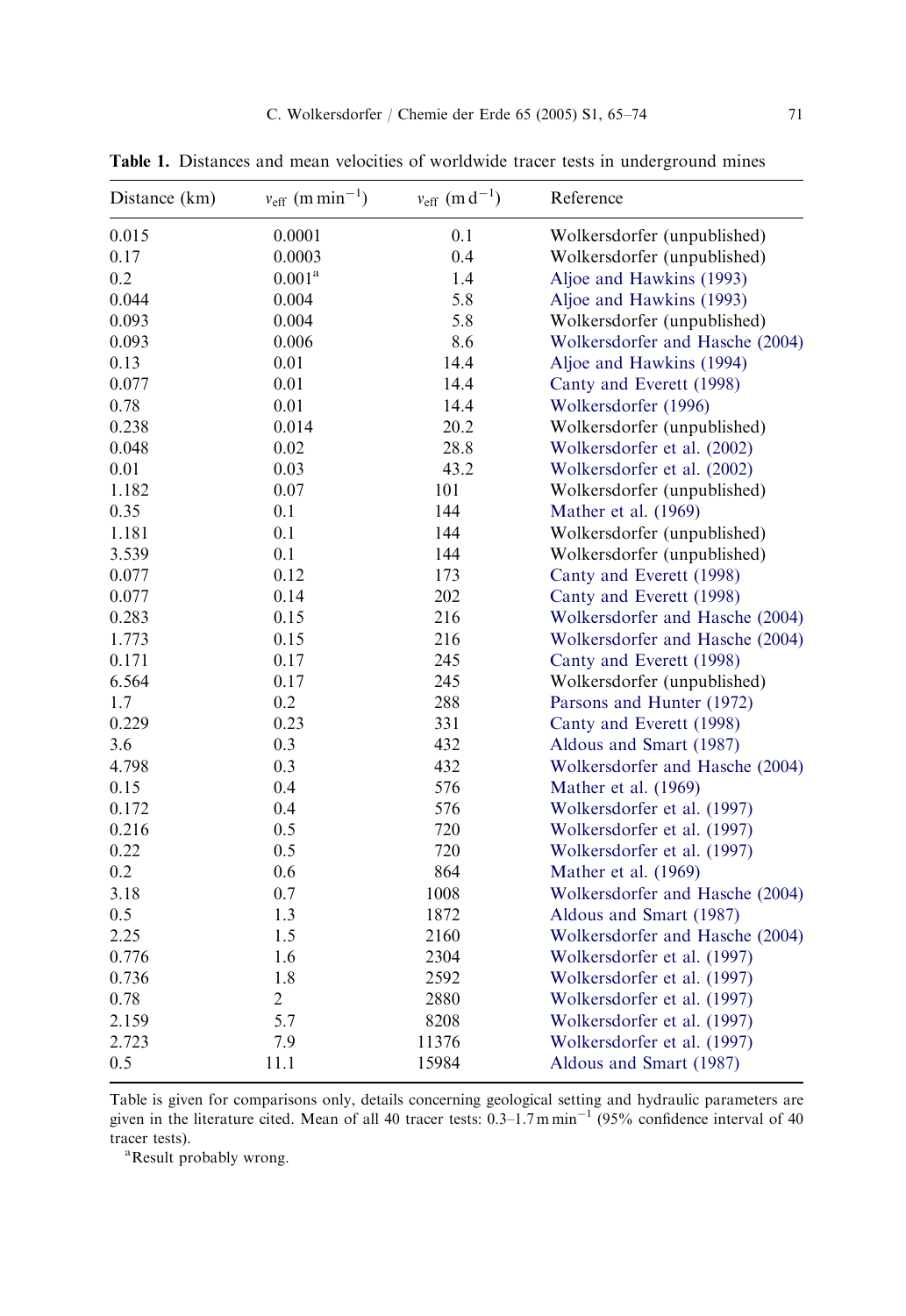directed mine water flow whereas the water body below that level might be excluded from that flow. Therefore, a multi-tracer test with tracer injections in four different levels was conducted. It could be shown that the uppermost water body takes part in the overall flow whilst the deeper levels seem to be governed by diffusive flow. Although the effective velocities  $(0.02-0.03 \text{ m min}^{-1})$  in the upper water body do not fall in the 95% confidence interval, they fit well into the 10–90% percentile of all surveyed tracer tests in underground mines.

In the Felsendome Rabenstein, preliminary investigations in 2002 and 2003 showed that there is only a minor stratification of 0.1 K which might not be strong enough to prevent the flow from the lowest mine level to the shaft's drainage point. Furthermore, the mine has only two shafts which are connected by two levels. Consequently, it was assumed that there is a slow effective velocity between the two shafts and within the control shaft as well. A tracer was injected into the two shafts, and based on the flow measurements in summer 2002 a duration of 1–2 months was calculated for the concentration of the tracer to return to background. Yet, the tracer concentrations did not decrease to the background values even after 19 months into the test period. From the tracer's maximum at about 3 months after the tracer test's beginning it can be calculated that the effective velocities between the injection and sampling points are about  $0.1 - 0.4$  m d<sup>-1</sup>.

## 5. Discussion and conclusions

As has been shown, mean effective velocities in flooded underground mines generally vary within a relatively small interval from 0.3 to 1.7 m min<sup> $-I$ </sup>, although the absolute values can range over 5 orders of magnitude. Furthermore, complex mine geometries with many galleries and shafts favour convective flow as in the case of the Niederschlema/Alberoda, the Straßberg/Harz and the upper level of the Brixlegg/ Tyrol mines.

On the other hand, simple mine geometries and a lack of interconnected workings as in the case of the lower levels of the Brixlegg/Tyrol mine and the Felsendome Rabenstein prevent or delay the outflow of the mine water.

In conclusion, it must be stated that the mine geometry significantly controls the hydrodynamics within a flooded mine. Because, seen in the context of the source–path–target concept, the mine is the pollutant's source, a manipulation of the mine geometry prior to flooding will control the duration of the first flush as well as its maximum peak. Technical barriers that inhibit the evolution of fast convective cells will result in a smaller maximum and a longer duration of the first flush. Because in such cases, lower loads will be obtained, passive treatment options within the pathway or at the target can be installed at an earlier time compared to a situation without technical barriers.

Otherwise, if the loads are already that high, that active treatment plants are to be used, the quick flushing of the mine, possibly supported by active flooding procedures, will be advantageous.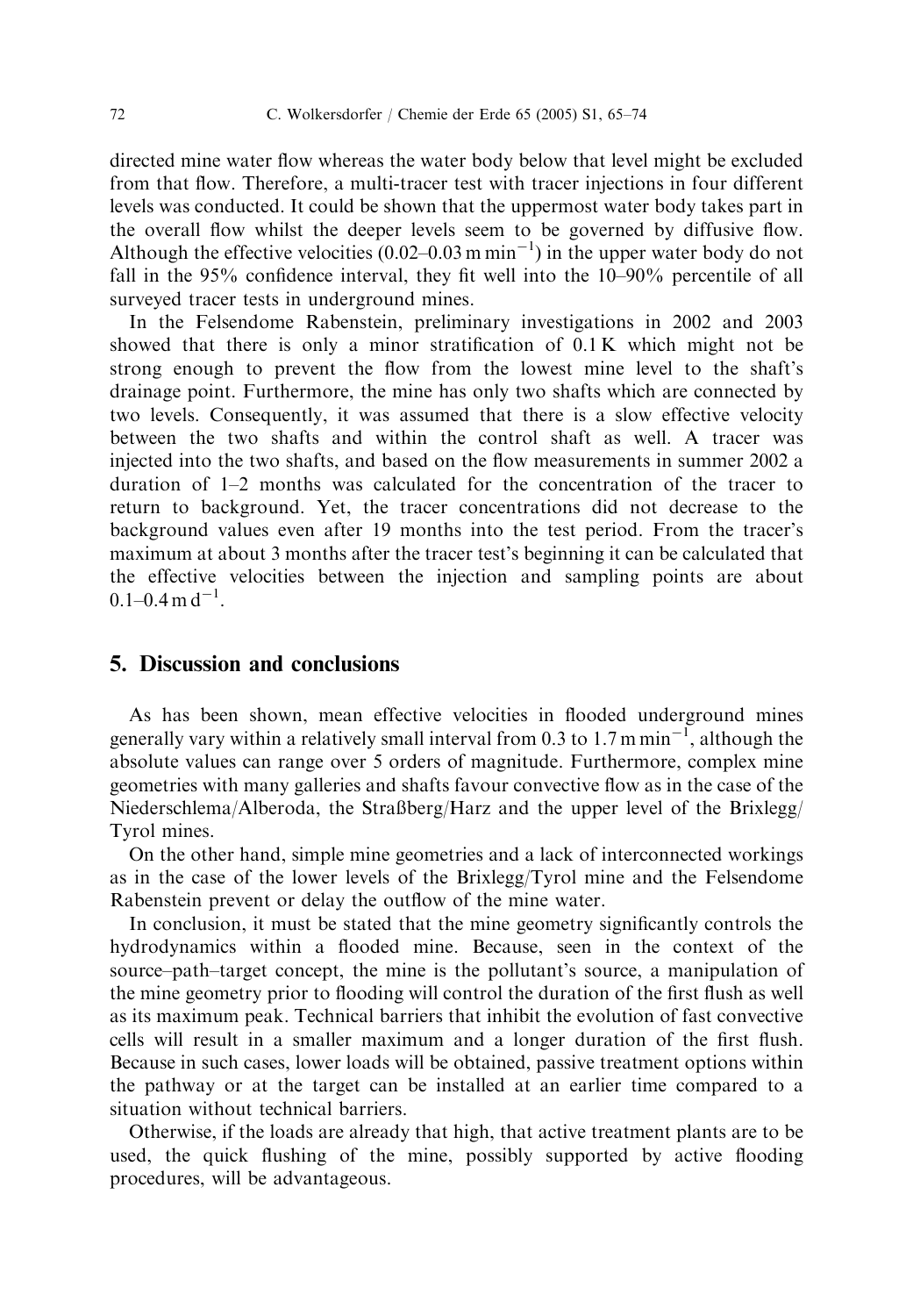<span id="page-8-0"></span>Thus, mine water tracer tests foster the necessity for more effective remediation strategies. In the case of already flooded mines they can help to understand the hydrodynamics within the mine and whether grouting techniques could be used to control the flow regime.

#### Acknowledgements

The results presented here were partly financed by the German Science Foundation DFG (Re 920/1,2), the EU projects ERMITE (EVK1-CT-2000-00078) and PIRAMID (EVK1-CT-1999-00021), and the DFG Graduate School 'Geowissenschaftliche und Geotechnische Umweltforschung' (GRK 272/2). Furthermore, many colleagues and students at the TU Clausthal and the TU Bergakademie Freiberg during the past 10 years helped in shaping and optimizing the underground tracer tests. I wish all of them Glückauf! and want to say "thank you" for all the nice hours underground.

## **References**

- Aldous, P.J., Smart, P.L., 1987. Tracing ground-water movement in abandoned coal mined aquifers using fluorescent dyes. Ground Water 26 (2), 172–178.
- Aljoe, W.W., Hawkins, J.W., 1993. Neutralization of acidic discharges from abandoned underground coal mines by alkaline injection. Report of Investigations – US Bureau of Mines 9468, 1–37.
- Aljoe, W.W., Hawkins, J.W., 1994. Application of aquifer testing in surface and underground coal mines. In: Proceedings, 5th International Mine Water Congress, vol. 1, Nottingham, UK, pp. 3–21.
- Banks, D., Younger, P.L., Arnesen, R.T., Iversen, E.R., Banks, S.B., 1997. Mine-water chemistry: the good, the bad and the ugly. Environ. Geol. 32 (3), 157–174.
- Barry, R.G., Chorley., R.J., 2003. Atmosphere, Weather, and Climate, eighth ed. Routledge, London.
- Bau, H.H., Torrance, K.E., 1983. On the effects of viscous dissipation and pressure work in free convection loops. Int. J. Heat Mass Transfer 26 (5), 727–734.
- Brown, M., Barley, B., Wood, H., 2002. Minewater Treatment Technology, Application and Policy. IWA Publishing, London.
- Canty, G.A., Everett, J.W., 1998. Using tracers to understand the hydrology of an abandoned underground coal mine, vol. 15. In: Proceedings, 15th Annual National Meeting – American Society for Surface Mining and Reclamation, Princeton, pp. 62–72.
- Coulton, R., Bullen, C., Williams, K., Dey, M., Jarvis, A., 2004. Active treatment of high salinity mine water. In: Jarvis, A.P., Dudgeon, B.A., Younger, P.L. (Eds.), Mine Water 2004 – Proceedings, International Mine Water Association Symposium, vol. 2. University of Newcastle, Newcastle upon Tyne, pp. 25–30.
- Furrer, G., Phillips, B.L., Ulrich, K.-U., Pöthig, R., Casey, W.H., 2002. The origin of aluminum flocs in polluted streams. Science 297 (5590), 2245–2247.
- Gray, N.F., 1998. Acid mine drainage composition and the implications for its impact on lotic systems. Water Res. 32 (7), 2122–2134.
- Jakubick, A.T., Levins, D., 1997. Recommended water treatment strategies. In: Wismut GmbH. Wasserbehandlung und Rückstandsentsorgung – Konventionelle und innovative Lösungen. Wismut Workshop 1997, Chemnitz.
- Kories, H., Rüterkamp, P., Sippel, M., 2004. Field and numerical studies of water stratification in flooded shafts. In: Jarvis, A.P., Dudgeon, B.A., Younger, P.L. (Eds.), Mine Water 2004 – Proceedings, International Mine Water Association Symposium, vol. 1. University of Newcastle, Newcastle upon Tyne, pp. 149–159.
- Leblanc, M., Morales, J.A., Borrego, J., Elbaz-Poulichet, F., 2000. 4,500-year-old mining pollution in southwest Spain: long-term implications from modern mining pollution. Econ. Geol. 95, 655–662.